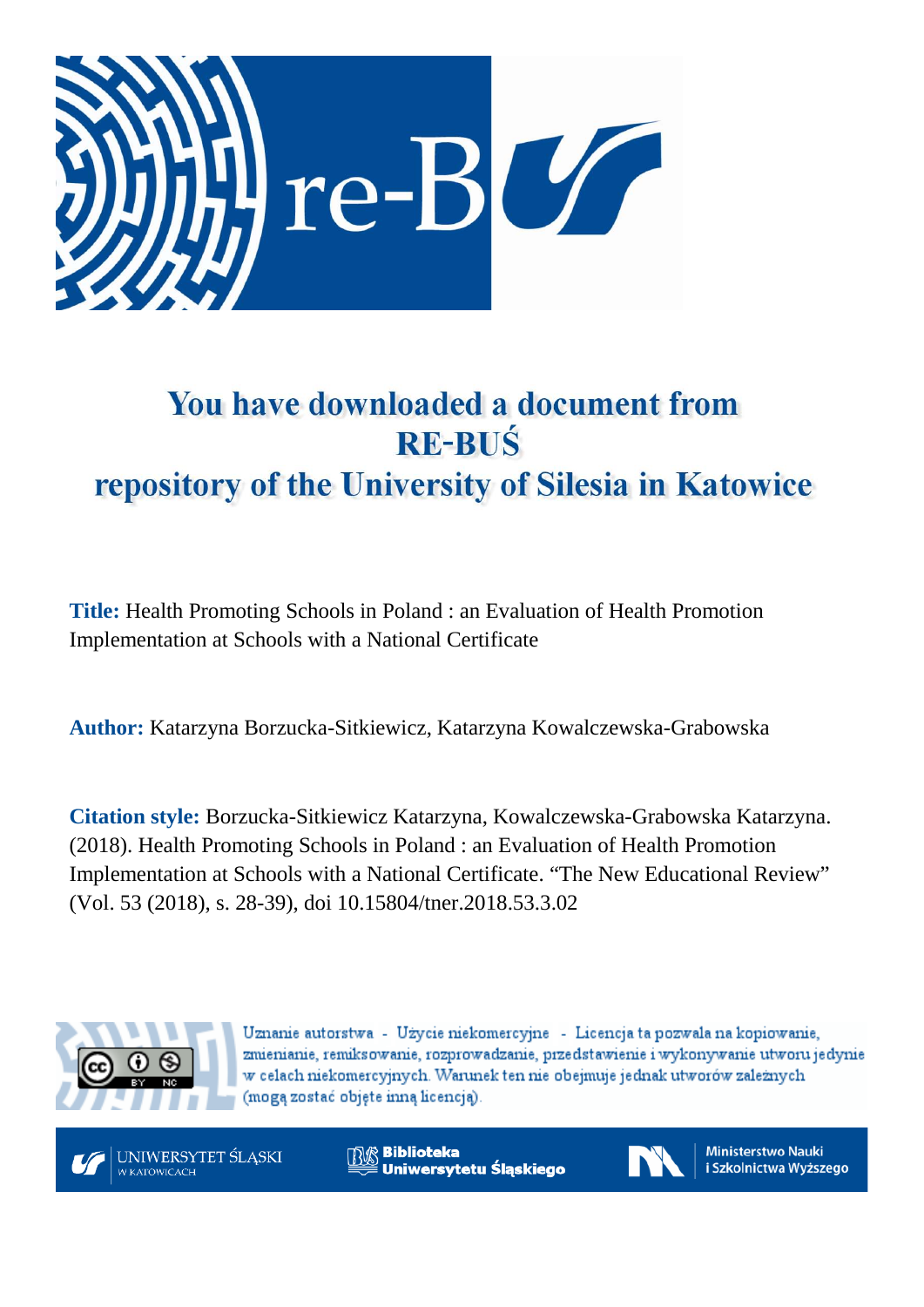$\delta$   $\alpha$   $\beta$   $\beta$   $\gamma$   $\alpha$ 

*Katarzyna Borzucka-Sitkiewicz, Katarzyna Kowalczewska-Grabowska* Poland

## **Health Promoting Schools in Poland: an Evaluation of Health Promotion Implementation at Schools with a National Certificate**

DOI: 10.15804/tner.2018.53.3.02

#### **Abstract**

The 'Health Promoting School' model provides a framework for school-based health promotion (HP) activities, which have become a major theme in the health and educational strategy in Europe. However, the issue of HP implementation is complex. The general purpose of this article is to report on the findings of a nationwide survey that examined the extent of HP implementation at schools in Poland. The research results presented in this paper are part of a broader research project which was conducted at the University of Silesia in Katowice (Poland) in cooperation with the University of Limerick (Ireland). The research was conducted by means of the questionnaire: "*National Questionnaire on SPHE and Health Promoting Schools"*, developed by the staff of the University of Limerick and adapted to Polish conditions. The questionnaires were sent to schools in Poland holding the National Health Promoting School (HPS) Certificate, one hundred and three of which were completed and returned and then analysed with respect to quantity and quality. Considering the theoretical assumptions of the idea analysed, the information obtained from the respondents describing health promotion at their schools was grouped into four categories: school environment; core curriculum and learning; partnership; policy and planning. It was determined that the work of these schools emphasises mostly two elements in building a health promoting school: the school environment along with core curriculum and learning, while the two other elements (partnership; policy and planning) are more poorly implemented.

**Keywords:** *health promoting schools, health education, health promotion coordinators, evaluation*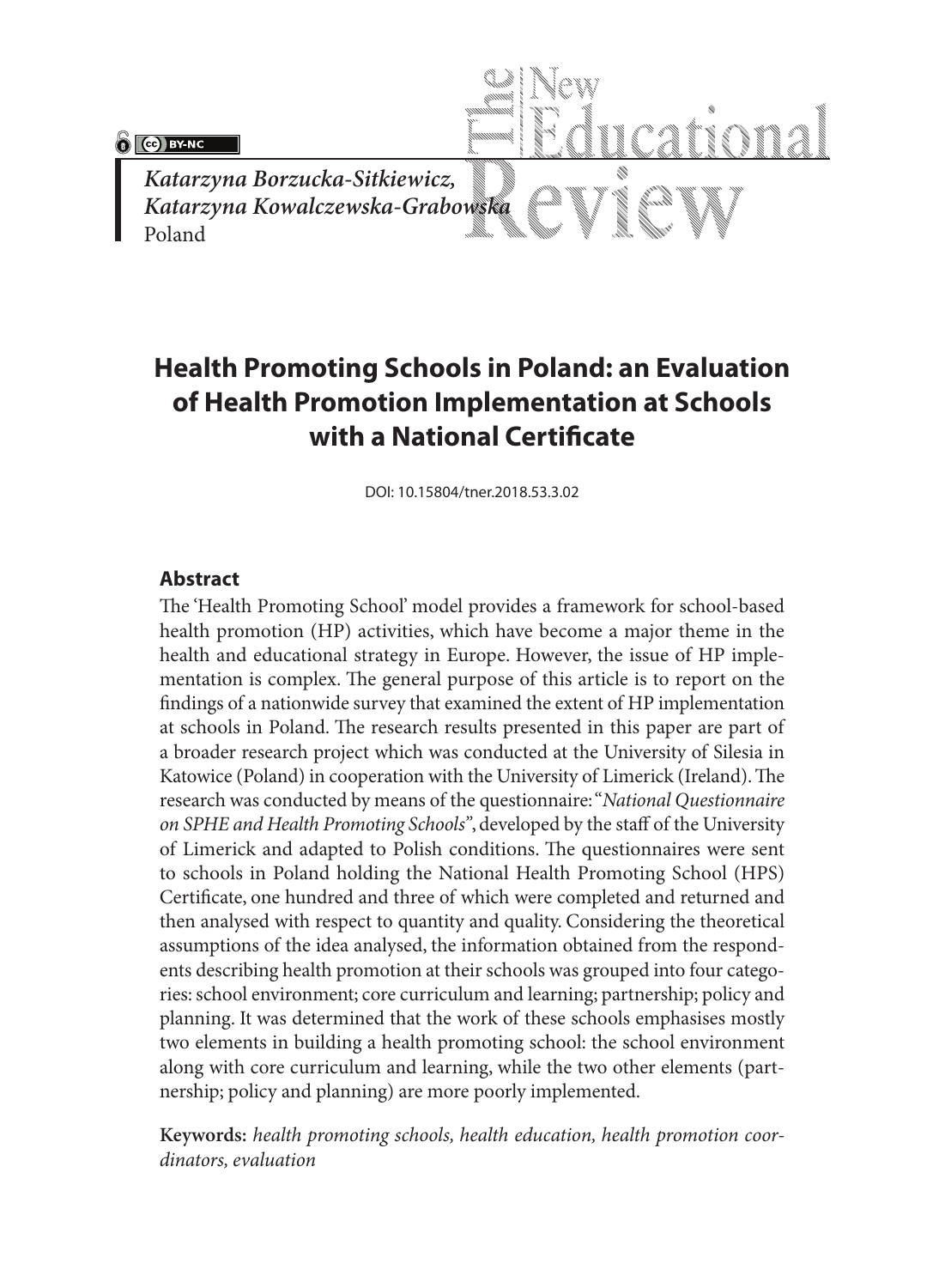## **Introduction**

The 'Health Promoting School' model provides a framework for widely accepted school-based health promotion activities, which have become a major theme in health and educational strategy (Inchley et al., 2006). The concept of a health-promoting school (HPS) was first identified in the early 1980s and emerged to be an effective approach in promoting health in schools in the following decades (Lee et al., 2005). In 1992 three international organisations: WHO – Regional Office for Europe, the Council of Europe and the European Commission took the decision to form the *European Network of Health Promoting Schools*, which adopted an eco-holistic school model suggested by Parsons et al. The model assumed the existence of five interwoven key elements "inside" a school:

- 1. management, planning and division of roles related to health promotion,
- 2. cooperation with other organisations, families and the community,
- 3. curriculum including health education,
- 4. social and physical environments supporting health promotion,
- 5. feelings, attitudes, competences and behaviours of the entire school community which are conducive to health (WHO, 1997; Glenddie, 2011).

The HPS concept has enabled health issues to be addressed in more effective and empowering ways (Young, 2005). As St Leger claims, 'school programs that are integrated, holistic and strategic appear to produce better health and education outcomes than those which are mainly information based and implemented only in the classroom' (2005, p. 145). Elements forming a health promoting school depend on external factors related to legislation, politics and activities undertaken in the health and education sectors, at international, national, regional and local levels. Therefore, there is a belief that initiatives for forming health promoting schools will not be effective unless supported by local communities and by both the Ministry of Education and the Ministry of Health. The concept initiators, aware of diverse political, economic or cultural circumstances in various countries, allow country specific models to be created.

In Poland, the network structure of health promoting schools has three levels: regional, district or municipal networks, which function at level 1, province networks constitute level 2, while level 3 is the national network. The structure defined in such a manner is vertical in nature (bottom-up type). Every educational establishment may apply to be accepted to the network once four standards defined by the national coordinator of the HPS network are met:

1. The concept of school operations, its structure and organisation should be favourable to the school community's participation in the implementation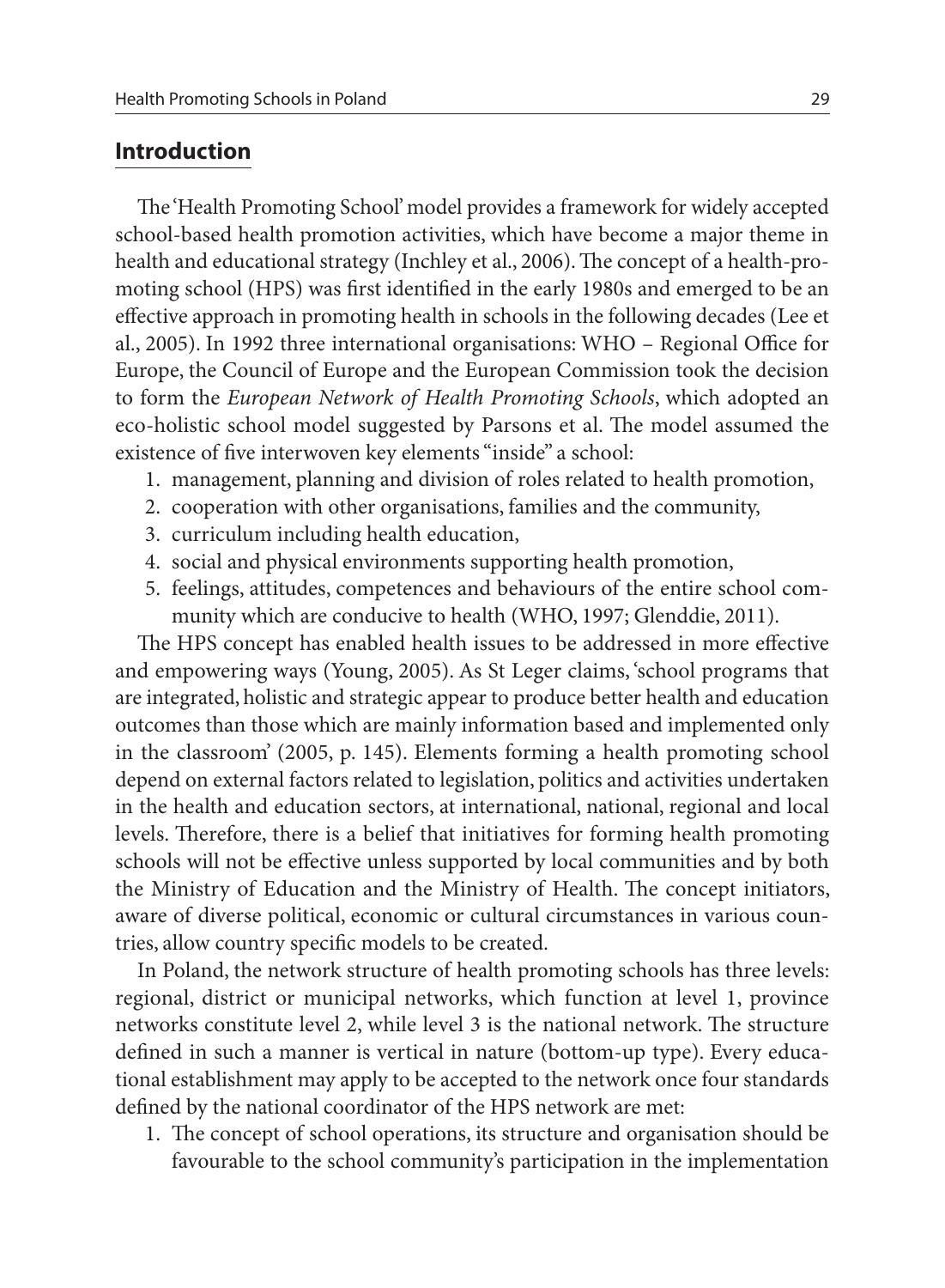of tasks related to health promotion and to the efficient and long term effects of such activities.

- 2. The aim of the social climate developed within a school is to support the health and well-being of students, teachers and other school staff as well as the students' parents.
- 3. The school should implement a health education and prevention programme for students, teachers and other school staff as well as pursue the improvement of its effectiveness. The conditions and organisation of learning and working in the school should be conducive to the health and well-being of students, teachers and other school staff, as well as enhance cooperation with parents (Centre for Education Development, 2016).

In Poland, schools more and more often attempt to be accepted to the HPS network by raising their standards and implementing health ethos in their schools. Currently, 3,000 educational establishments are associated with the HPS network in Poland. An important organisational element in the preparatory period preceding joining the network is the appointment of a school coordinator for the project, who will initiate activities promoting health in the educational establishment and form a team for health promotion.

## **Methodology**

The research results presented in this paper are a part of a broader research project which was conducted at the University of Silesia in Katowice (Poland) in cooperation with the University of Limerick (Ireland). The aim of the project was to diagnose the implementation of health promotion and health education at schools. The objective of the presented part of the research was to answer the question: What is the course of the implementation of health promotion at schools participating in the research?

The researchers used a diagnostic survey. It was conducted by the questionnaire: "*National Questionnaire on SPHE and Health Promoting Schools"*, developed by the staff of the University of Limerick (Moynihan et al., 2016) and adapted to Polish conditions. The questionnaires were sent to schools in Poland holding the national HPS certificate, one hundred and three questionnaires were completed and returned and then analysed with respect to quantity and quality. The Statistica 12 programme was used to develop quantitative data.

In Poland, the teachers performing the function of coordinators for health promotion at individual educational establishments were the addressees of the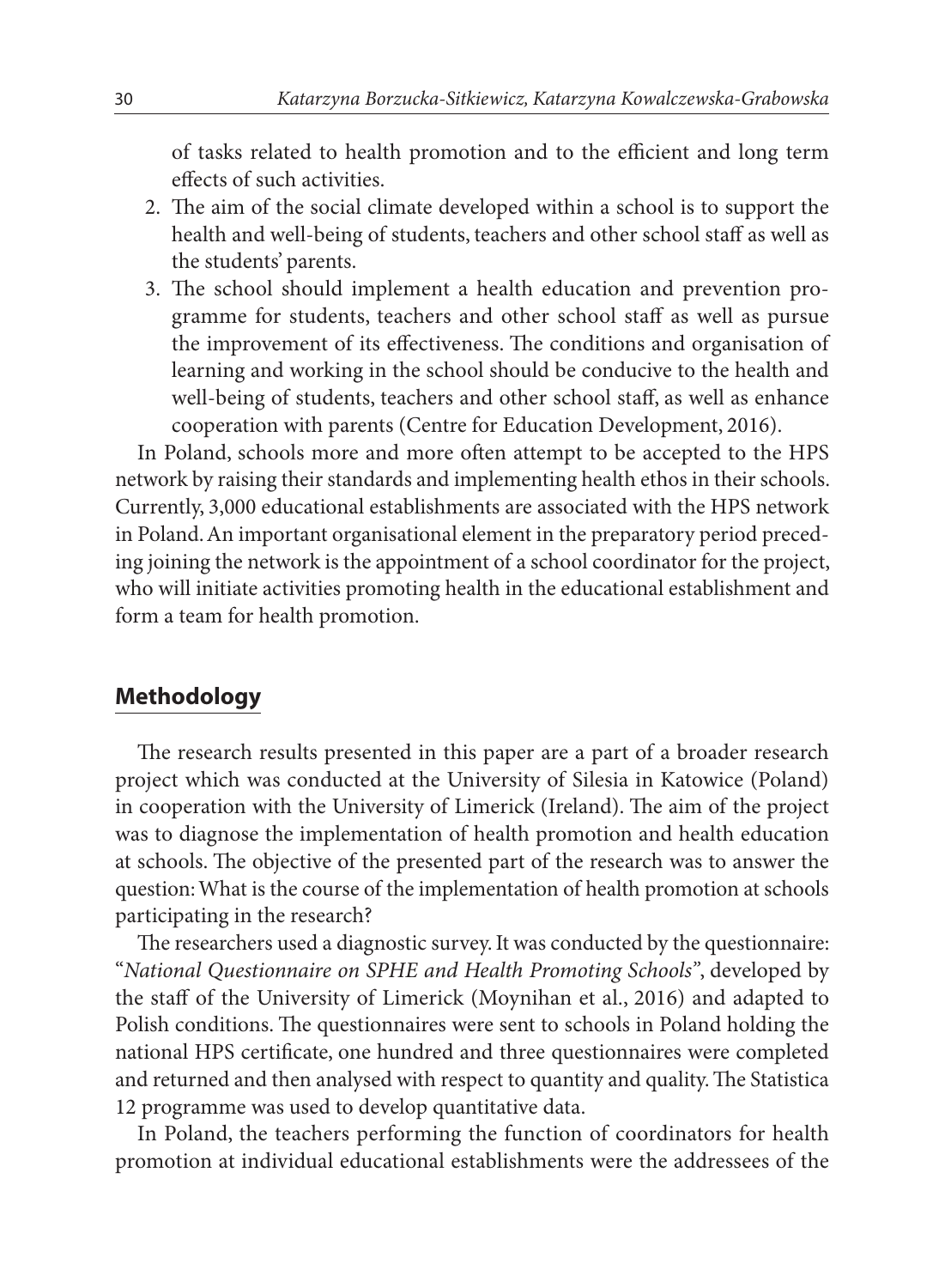distributed questionnaires. All the schools participating in the research were state schools. Sixty-six respondent coordinators (64.08%) indicated that their schools had belonged to the HPS network for over ten years, thirty-three of them (32.04%) indicated a period from five to ten years, and only three respondents (2.91%) declared that their school had belonged to the network for fewer than five years.

## **Findings**

With respect to the literature on the subject, we may assume that a health promoting school creates conditions and initiates activities conducive to the well-being of the members of the school community, by undertaking activities for their own health, and those of others as well as by creating a healthy environment (Parsons et al., 1996). It is also significant that introducing health promotion in schools is not limited to the execution of the curriculum, but it relates to all school activities. With such a perception, we may talk about the ethos of health in schools. An important element of the concept is also cooperation with parents and the local community, which stand behind the intensification of the content learnt at school by students (Moon et al., 1999). In order for the picture of implementing the concept of a health promoting school in Polish conditions to become most complete, all of these elements become the subject of analysis in the research.

The respondents participating in the research were requested to describe health promotion at their schools in the form of an open statement. Out of one hundred the three coordinators, ninety-six provided such answers. Considering the theoretical assumptions of the idea analysed and the standards of a health promoting school as well as the areas suggested in the National Guidebook for Health Promoting Schools (Health Service Executive, 2014), the information obtained from the respondents describing health promotion at their schools was grouped into four categories and interpreted in the following manner:

- 1. *School environment* an environment conducive to the health, safety and well-being of students and all the staff is created at health promoting schools.
- 2. *Core curriculum and learning* health promoting schools aim to achieve goals and implement tasks specified in the general educational core curricula and other binding legal acts. At the same time, the health education of students and staff is implemented with the aim to increase its quality and effectiveness.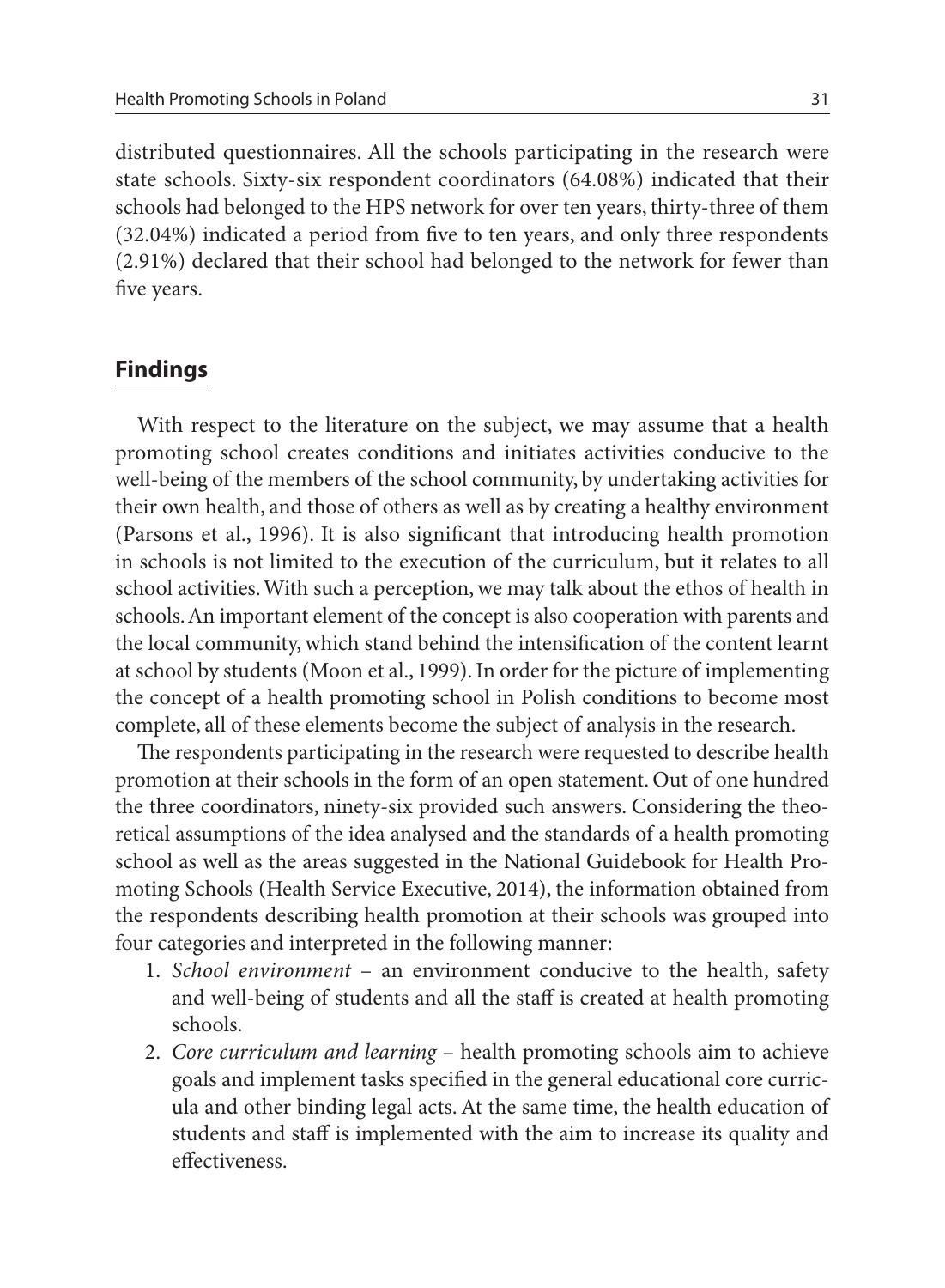- 3. *Partnership*  at health promoting schools, health promoting projects are managed in a manner conducive to participation, partnership and cooperation.
- 4. *Policy and planning* (school policy, also concerning curriculum execution) – health promoting schools implement standards and plans long term activities on the grounds of a needs diagnosis.

As observed, the respondents have knowledge on how to create conditions and initiate activities related to health promotion at schools. Considering the above categories, an analysis of the respondents' statements, with some of them quoted, can be found below.

With regards to the school environment, the respondents indicated that the educational establishments participating in the research ensure a good climate by creating work-and-learning-friendly conditions. According to the respondents' declarations, a friendly atmosphere is present at the schools involved in the research, therefore everyone enjoys being there: parents, students, teachers as well as the non-teaching staff. The schools are presented as safe places promoting ecologically-friendly behaviours. A good climate at individual schools contributes to a decrease in school stress and a reduction in aggressive behaviour and violence. As one respondent emphasised: "*Health promotion at our school includes, but is not limited to, the creation of appropriate relations between all the people working and learning at the school. We have managed to establish a good rapport, a nice atmosphere and tolerance, which boost teaching and learning efficiency".* In their statements, only a few respondents paid attention to the physical environment of the school, which may suggest that changing school equipment in accordance with health promoting principles is more difficult than building a pro-health social environment, because it requires capital.

The respondents' statements on the core curriculum and learning focused on the manner of health education implementation. The respondents emphasised that their educational establishments actively developed towards promoting the healthy mental and physical lifestyle of the entire school community. Furthermore, the education and prevention programme complies with health promotion principles. Its implementation takes place throughout the school year, in several subjects and by various teachers, as necessary. Additionally, the schools run numerous pro-health extracurricular activities such as: interest groups, trips, bike trips, other sports events, festivals, excursions or ecological projects. One coordinator described the scope of topics of activities undertaken at their school in the following way: "*Health promotion at our school includes: expanding knowledge about healthy nutrition, balanced diet, physical activity; awareness of hazards caused by stimulants: cigarettes,*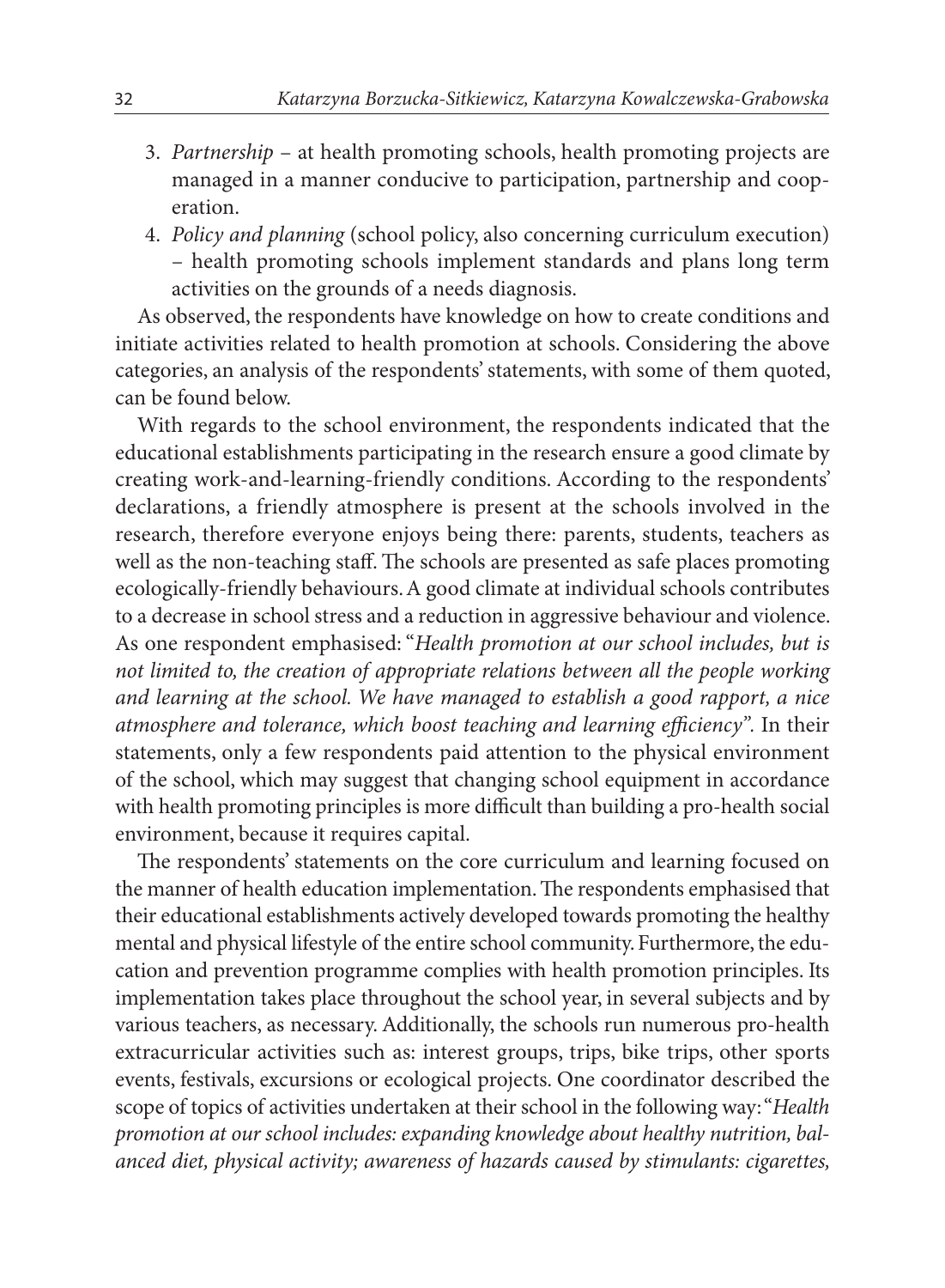*alcohol, designer drugs; raising awareness of hazards for the young person's body – anorexia, bulimia, obesity; promoting healthy living"*. The respondents' statements also indicated the effectiveness of activities undertaken within the health education area, e.g.: "*Eating habits have improved. Students are more keen on bringing wholemeal bread and salads as their snack, they drink mineral water and tea.* (…) *We have observed an increase in physical activity among students and their parents. They spend more time doing sports: fitness, jogging, Nordic walking, table tennis, football, etc."* Therefore, as the collected data indicates, schools do not limit their activities to the implementation of the core curriculum but also undertake many additional initiatives related to health promotion and shaping a pro-health lifestyle.

Partnership was the issue least mentioned in the respondents' statements. The coordinators who recognised it emphasised the cooperation of individual members of the school community, namely teachers, students, parents and non-teaching staff in the implementation of the health promotion concept. At the same time, the respondents stressed cooperation with institutions functioning in their local community: "*We are spreading in the local environment the knowledge on the manner of caring for the health of our students, staff and parents. We implement pro-health tasks in cooperation with associations, organisations and institutions within the local community"*; "*For years we have run a range of tasks mobilising our schools' students and the local environment to work; we promote ecological actions, we cooperate with various institutions and the Arka foundation…"*. Therefore, the data obtained indicates that the partnership requirement is recognised in the activities of the educational establishments participating in the research, however, not as often as the two previous ones.

Analysis of the policy and planning at the health promoting schools showed that the respondents also accentuated these issues slightly less frequently than school environment and curriculum. They emphasised that health promotion boils down to planned and regular activities of the entire school community for raising health awareness. In the respondents' opinions, such activities should include creating a work plan based on a starting point diagnosis and then on the implementation and evaluation of a plan developed in such a manner. Moreover, the respondents frequently stressed the fact that the implementation of health promotion requires creating an appropriate organisational structure in school, where the key role should be played by the coordinator and the team for health promotion. The comprehensive quotation, which exemplifies most of the statements made by the respondents, is presented below:

*"The school engages in health supporting activities; they are initiated by a School Team for Health Promotion on the grounds of a starting point diagnosis, which*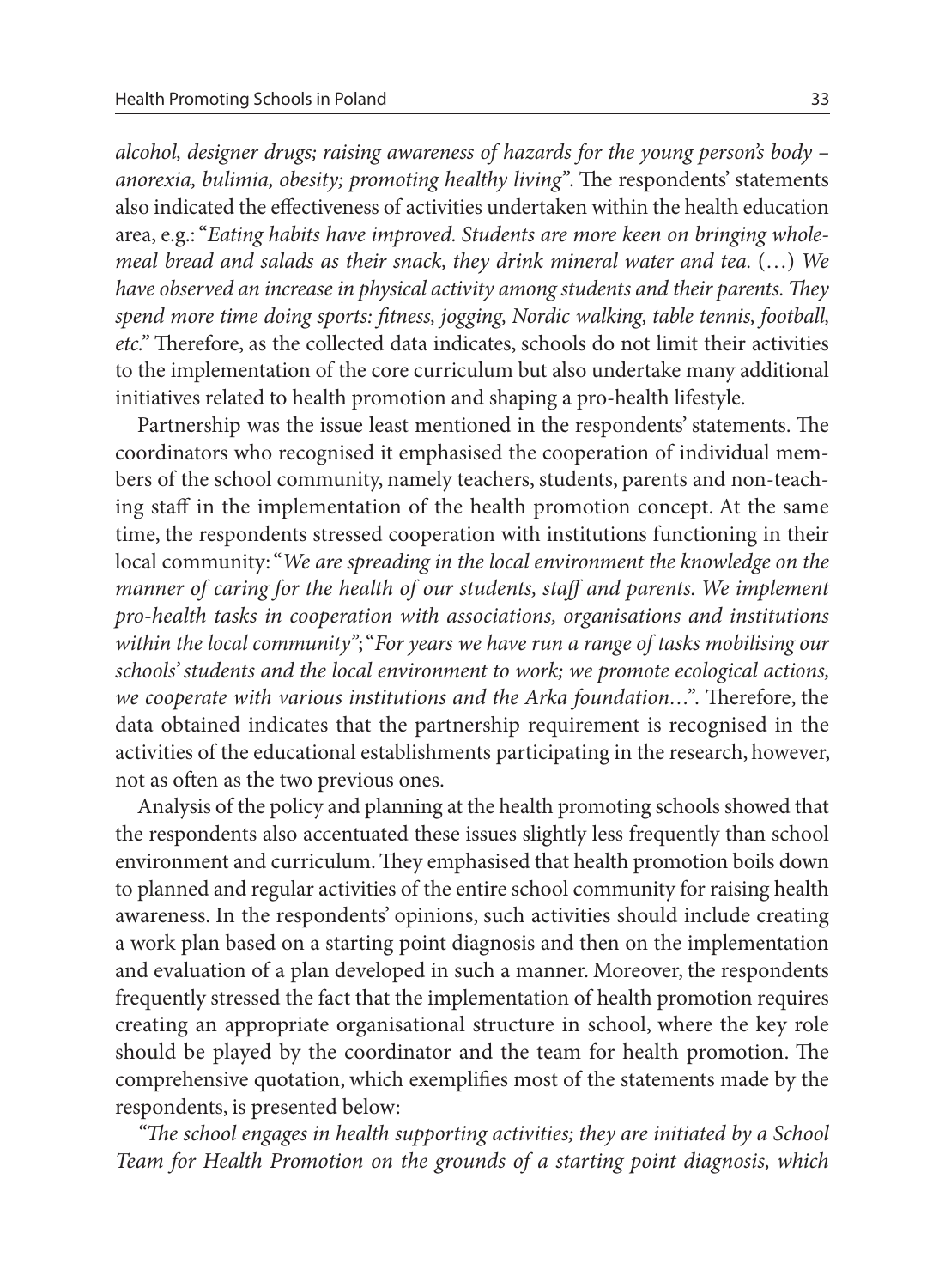*results in a list of problems. Then the team, in agreement with the School Head Teacher, selects a priority problem to be solved in a given year (the OBJECTIVE), then the team develops an action plan, indicating tasks which will foster elimination of the causes of problems. Such an action plan must be approved by parents and teachers. Activities supporting health are initiated mainly by the School Team for Health Promotion and teachers. The school gets involved in health promoting activities through the implementation of an action plan created by the Team for Health Promotion. The team members conduct self-evaluation, and introduce changes to the activities."*

Among the answers, there were also general statements such as: "*Health promotion at our school is a priority", "it is top quality", "we introduce one or two priority tasks every school year", "involves all school groups and the local environment", "occasionally", "implemented in accordance with the Health Promoting Programme (available on the website)"*, which are difficult to classify into one of the above-mentioned categories. Only seven respondents provided no answer to this question at all.

The issue of a school implementing a specific policy promoting healthy living was mentioned additionally in a closed question, due to its importance for the introduction of the HPS idea into school practice. As observed, ninety-nine coordinators (96.12%) admitted that a policy promoting healthy living was initiated for implementation at their schools. Only three respondents (2.91%) were not certain about that issue, one person replied that such a policy had not been introduced at her facility. At the same time, all the coordinators declared that a team for health promotion was appointed at their schools (which is a condition to have the certificate awarded). The answers received were a confirmation of the data obtained earlier through an open question regarding the existence of a structure supporting health promotion in schools participating in the research.

## **Discussion**

Popularisation of health promoting schools is particularly important in the modern world, where there is a prevalence of health hazards and problems such as unhealthy lifestyles, pathologies or high indicators of morbidity and mortality, etc. (Davies and Cooke, 2007). Appropriate preparation of the young generation for caring for their health and the health of their immediate environment by qualified teachers will bring the expected results in a long-term perspective. Therefore, it is worth emphasizing that the last thirty years have seen an increase in many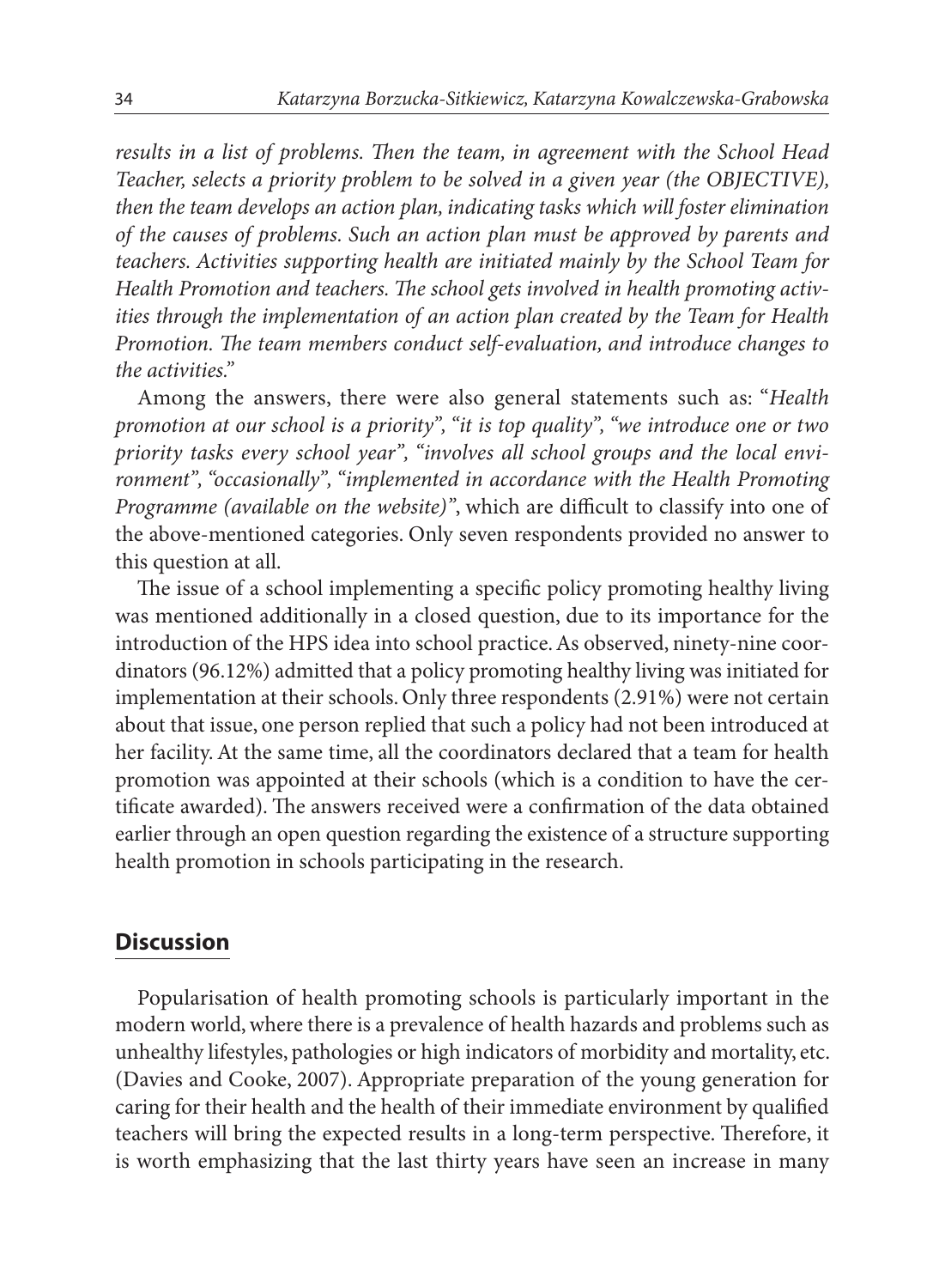publications identifying the effects of promoting health in schools (McNamara et al., 2010), but there is still a need for further evaluation of and research on the concept of health-promoting schools and factors enhancing or inhibiting health promotion in school settings (Turunen et al., 2004).

Comparison of the data obtained with the Irish data may indicate certain similarities. In both countries the work of schools emphasises mostly two elements building a health promoting school: the environment as well as core curriculum and learning, while the implementation of the two other elements is slightly poorer (partnership as well as policy and planning), even though most Polish coordinators are familiar with the correct structure of a health promoting school. What may seem to be a paradox considering the resources, the position of Poland is slightly better in this juxtaposition – in Ireland, teachers complain more often about limited opportunities of implementing health education in the curriculum and school practice, and problems related to implementing the idea of the entire school community's participation in health promoting activities seem to be bigger. This may be caused by the fact that all post-primary schools in Ireland were included in the research, while in Poland only schools holding the National Certificate of HPS participated in the survey.

The research carried out reveals that the holistic content within the scope of health education is implemented at most health promoting schools, however topics related to social relationships and sexuality are marginalised. At most schools, health education content is implemented in many subjects and a special subject related to health education was created additionally at nearly 12% of the schools, which is perceived as a very beneficial solution. Devoting additional time and space to health education in a school's organisation allows students to understand the significance of the issues discussed and in further perspective it may be the cause of significant changes to their knowledge and skills.

As declared by the coordinators in over 95% of the health promoting schools, a health promoting programme has been developed. Surprisingly, the remaining percentage of the respondents failed to provide an answer or had no opinion regarding that subject. Only schools holding the Certificate of National Network of Health Promoting Schools participated in the research and one of the conditions of receiving the certificate is to develop their own health promoting programme with the assumption that health education is a tool for promoting health. Presumably, knowledge deficits in the case of some respondents are the effect of their lack of interest in performing the function of a coordinator, which may be the result of the fact that they were appointed by the school head teachers to perform this function and had not volunteered for it. At the same time, it needs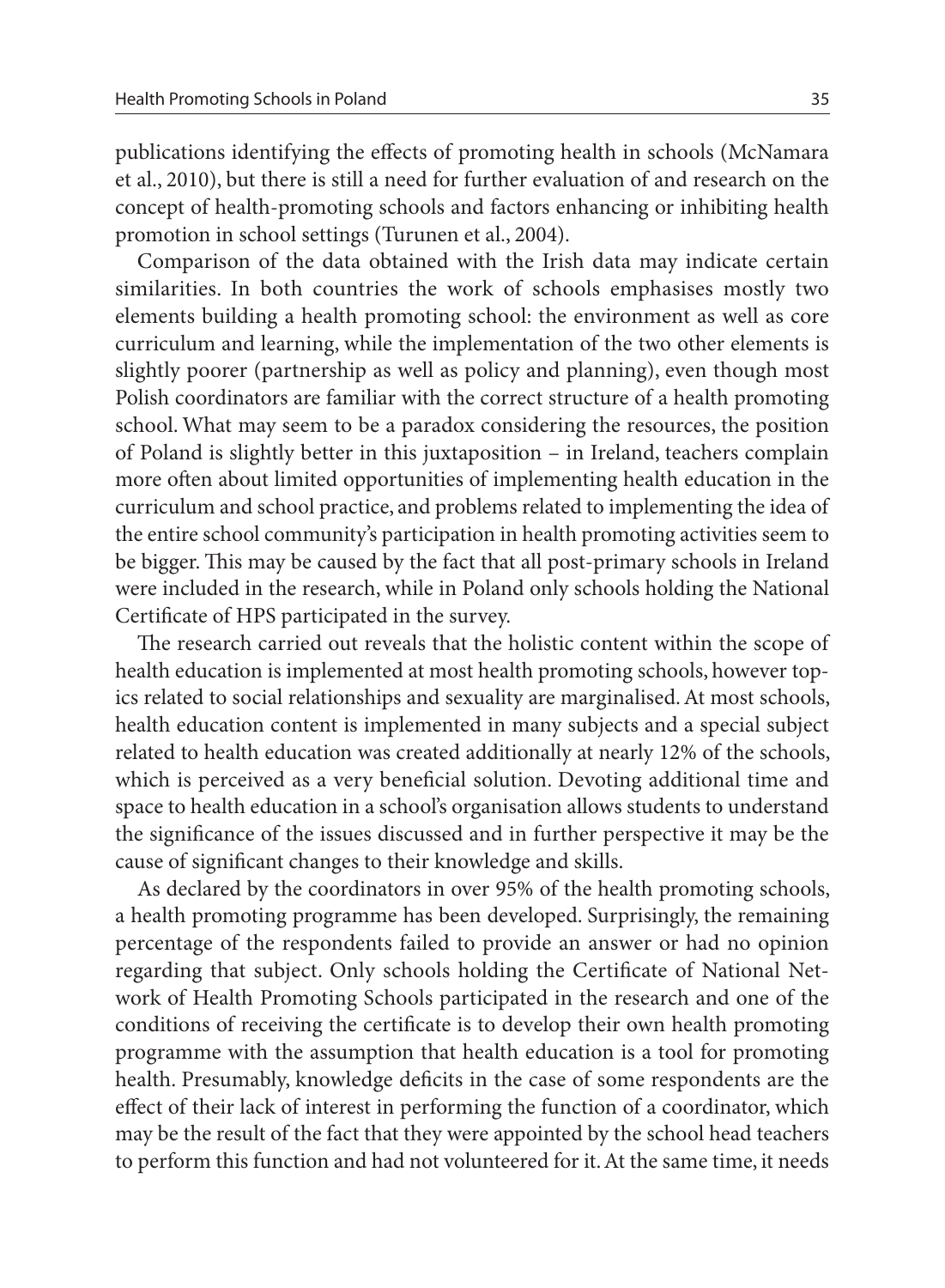to be highlighted that 96% of the coordinators are convinced of the significance and value of health education and most of them are deeply involved; they perform their functions for the community and are truly devoted to the idea of health promotion and health education. They attempt – to the extent the available funds allow – to implement it in the school's daily life, despite obstacles of both social and institutional nature.

However, the conducted research allowed us to indicate several areas which require further work on the implementation of the concept of health promoting school in Polish conditions. These areas include the involvement of parents and the local community in activities undertaken by the school, a holistic approach to the implemented content or provisions of essential human resources and materials for health promotion implementation at school. Similar issues were pointed out in the Irish research – the respondents there outlined a range of individual themes implemented in schools such as substance use, anti-bullying, healthy eating, but the existence of a coherent HPS policy under which these themes could be addressed was lacking. Parents were visible in only 2% of the responses concerning school activities and descriptions of more meaningful partnerships with the local community were limited and were clearly an area requiring more support (Moynihan et al., 2016).

To sum up, both in Poland and in Ireland, schools appeared to demonstrate success in some areas but less so from the whole school perspective. This may suggest that school implementation can be seen as problematic. For more effective implementation of health promotion from the whole school perspective, national educational policies need to conceptualise the whole school approach more clearly. Taking into consideration the diversity of health promotion practices among schools, outlining specific indicators for each HPS component would be helpful (Moynihan et al., 2016). Moreover, schools need strong organizational and material support in their endeavours to become health promoting schools.

This study confirms the results obtained in other evidence-based research indicating that school health promotion can have positive outcomes (Stewart-Brown, 2006; Gleddie, 2011), but its implementation is a complex endeavour and for this reason has not yet been successful on a broad scale (Guggleberger, 2011). Furthermore, as indicated by Keshavarz et al. (Keshavarz et al., 2010; Guggleberger, 2011), there are no appropriate rules on how to properly support schools in becoming health promoting ones so far, which is an important issue in the context of capacity building.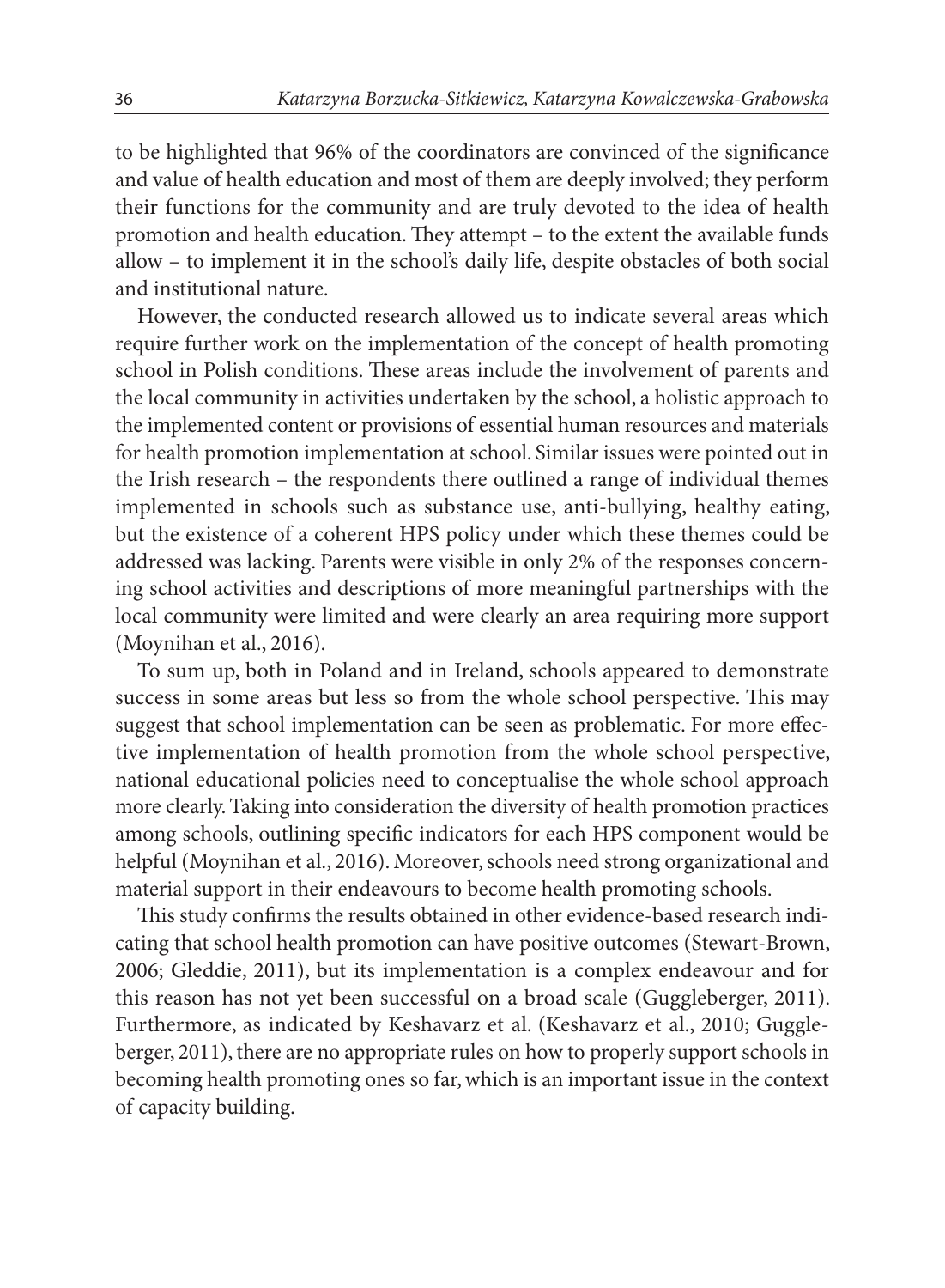#### **Acknowledgements**

The authors would like to thank Sharon Moynihan, Didier Jourdan and Patricia Mannix McNamara for permission to use and adapt their research tool, as well as share the results of the Irish research.

### **Refrences**

- Davis, J.M., Cooke, S.M. (2007). Educating for a healthy, sustainable word: an argument for integrating Health Promoting Schools and Sustainable Schools. *Health Promotion International,* 22, 346–353.
- Gleddie, D. (2011). A journey into schools' health promotion: district implementation of the health promoting schools approach. *Health Promotion International,* 27, 82–89.
- Gugglberger, L. (2011). Support for health promoting schools: a typology of supporting strategies in Austrian provinces. *Health Promotion International,* 26, 447–456.
- Health Service Executive (2014). Schools for health in Ireland: framework for developing Health Promoting Schools. www.healthpromotion.ie. ( last accessed 21 March 2014)
- Inchley, J., Muldoon, J. and Currie, C. (2006) Becoming a health promoting school: evaluating the process of effective implementation in Scotland. *Health Promotion International*, 22, 65–71.
- Keshavarz, N., Nutbeam, D., Rowling, L. and Khavarpour, F. (2010). Schools as social complex adaptive systems: a new way to understand the challenges of introducing the health promoting schools concept. *Social Science & Medicine*, 70, 1467–1474.
- Lee, A., Cheng, F.F., and St Leger, L. (2005). Evaluating health-promoting schools in Hong Kong: development of a framework. *Health Promotion International,* 20, 177–186.
- McNamara, P.M., Geary, T. and Jourdan, D. (2010). Gender implications of the teaching of relationships and sexuality education for health-promoting schools. *Health Promotion International,* 26, 230–237.
- Moon, A.M., Mulle, M.A., Rogers, L., Thopmson, R.L., Speller V. and Roderick, P. (1999). Helping schools to become health-promoting environments – an evaluation of the Wessex Healthy Schools Award. *Health Promotion International*, 14, 111–122.
- Moynihan, S., Jourdan, D., McNamara, P.M. (2016). An examination of Health Promoting Schools in Ireland. *Health Education* 116, 16–33.
- Parsons, C., Stears, D. and Thomas, C. (1996). The health promoting school in Europe: Conceptualising and evaluating the change. *Health Education Journal*, 55, 311–321.
- Stewart-Brown, S. (2006) *What is the Evidence on School Health Promotion in Improving Health or Preventing Disease and, Specifically, What is the Effectiveness of the Health Promoting Schools Approach?* World Health Organization Regional Office for Europe, Copenhagen.
- St. Leger, L. (2005). Protocols and Guidelines for Health Promoting Schools. *Promotion and Education*, XII, 145–150.
- Turunen, H., Tossavainen, K., Verito, H. (2004). How can critical incidents be used to